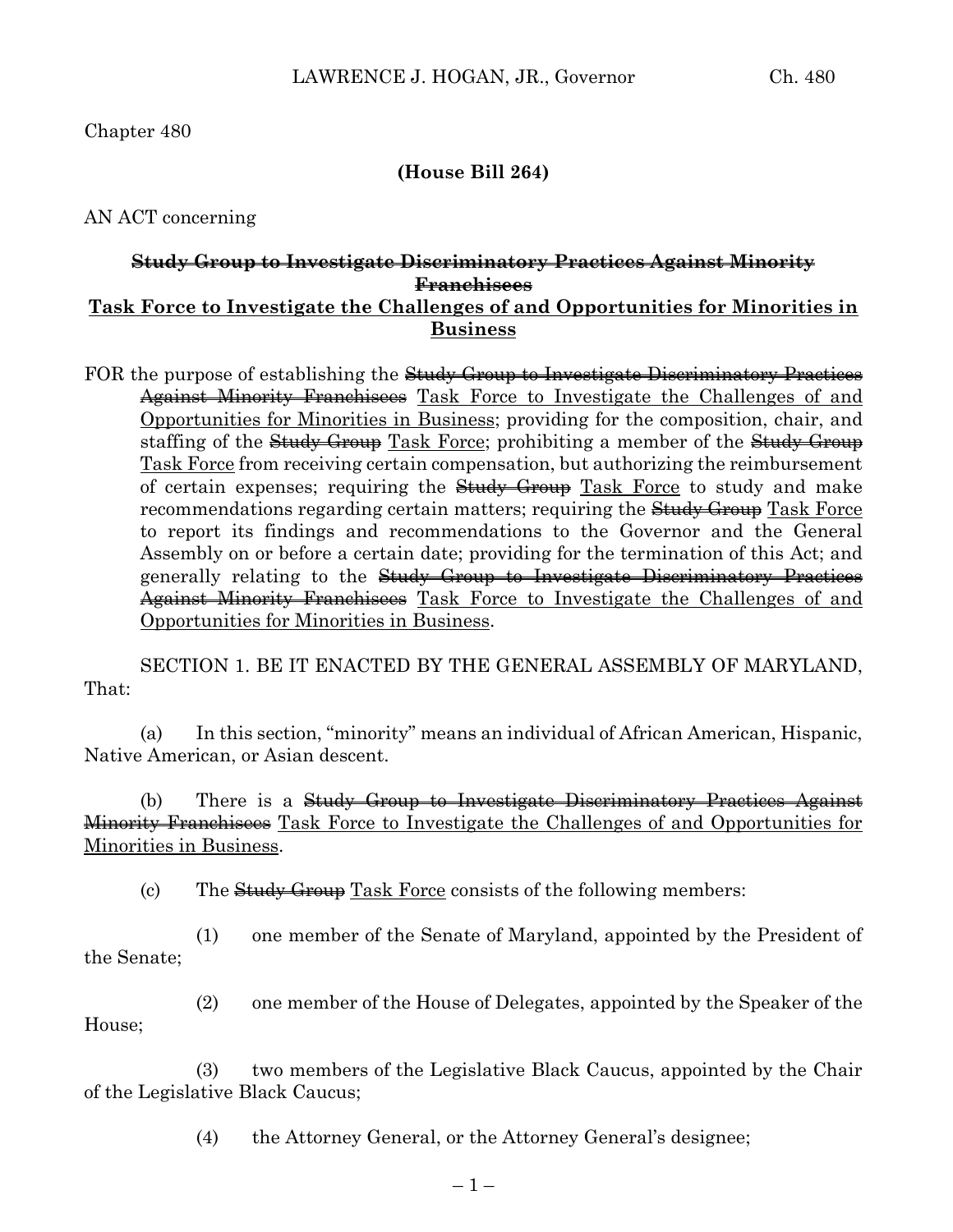(5) the Secretary of Labor, Licensing, and Regulation, or the Secretary's designee; and

 $(6)$  three individuals with expertise in matters relating to the franchisor–franchisee relationship in the State, appointed by the Governor the Secretary of Commerce, or the Secretary's designee;

(7) the Special Secretary of the Governor's Office of Minority Affairs, or the Special Secretary's designee; and

(8) the following members, appointed by the Governor:

(i) a representative from a certified minority business enterprise that is at least 51% owned and controlled by minorities;

(ii) a representative from a certified minority business enterprise that is at least 51% owned and controlled by women;

(iii) an individual with expertise in matters relating to the franchisor–franchisee relationship in the State;

- (iv) a representative from the Maryland Bankers Association;
- (v) a representative from the Maryland Chamber of Commerce;

(vi) a representative from the Maryland District Office of the federal Small Business Administration; and

(vii) one member of the general public.

(d) The Governor shall designate the chair of the  $Study$  Group Task Force.

(e) The <del>Office of the Attorney General</del> Governor's Office of Minority Affairs shall provide staff for the Study Group Task Force.

(f) A member of the  $Study$  Group Task Force:

(1) may not receive compensation as a member of the  $Study$  Group Task Force, but

(2) is entitled to reimbursement for expenses under the Standard State Travel Regulations, as provided in the State budget.

 $(g)$  The Study Group Task Force shall: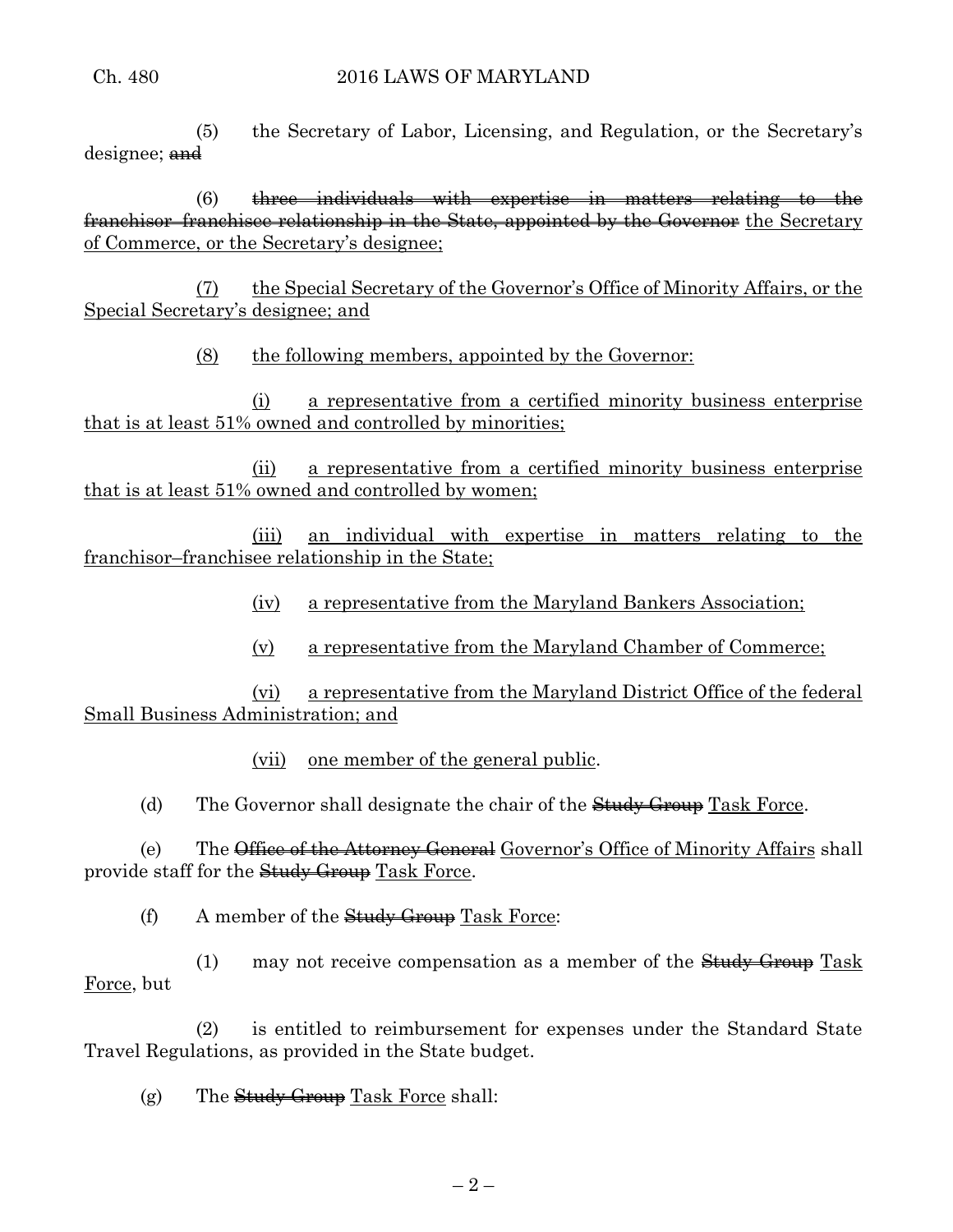level;

(1) study reports of minority franchisee discrimination on the national

(2) study the franchisor–franchisee relationship in the State and investigate whether there is evidence or a pattern of discriminatory treatment of minority franchisees by their respective franchisors;

(3) investigate incidents of franchise closings in the State to determine if minority–owned franchises are shut down disproportionately as compared to nonminority–owned franchises;

(4) conduct hearings as considered appropriate; and

(5) in the event a pattern of discriminatory practices in the State is found, make recommendations regarding prevention, intervention, and enforcement strategies.

(1) investigate discriminatory practices against minority– and women–owned businesses, including:

(i) reports of minority– and women–owned franchisee discrimination on the national level;

(ii) the franchisor–franchisee relationship in the State and whether there is evidence or a pattern of discriminatory treatment of minority– and women–owned franchisees by their respective franchisors; and

(iii) incidents of franchise closings in the State to determine whether minority– and women–owned franchises are shut down disproportionately as compared to nonminority– and male–owned franchises;

(2) review, examine, and assess issues related to access to working capital for small, minority- and women-owned businesses, including potential airport concessionaires, in Maryland, including:

(i) the working capital needs by industry of those businesses;

(ii) the availability of working capital in the marketplace for, and any barriers encountered in gaining access to working capital in the marketplace by, those businesses; and

(iii) any resources available through the State to assist those businesses in gaining access to working capital, including technical assistance and training, financial assistance, and partnerships with other entities;

(3) study the employment of minorities and women under procurement contracts at Baltimore–Washington International Thurgood Marshall Airport, including: